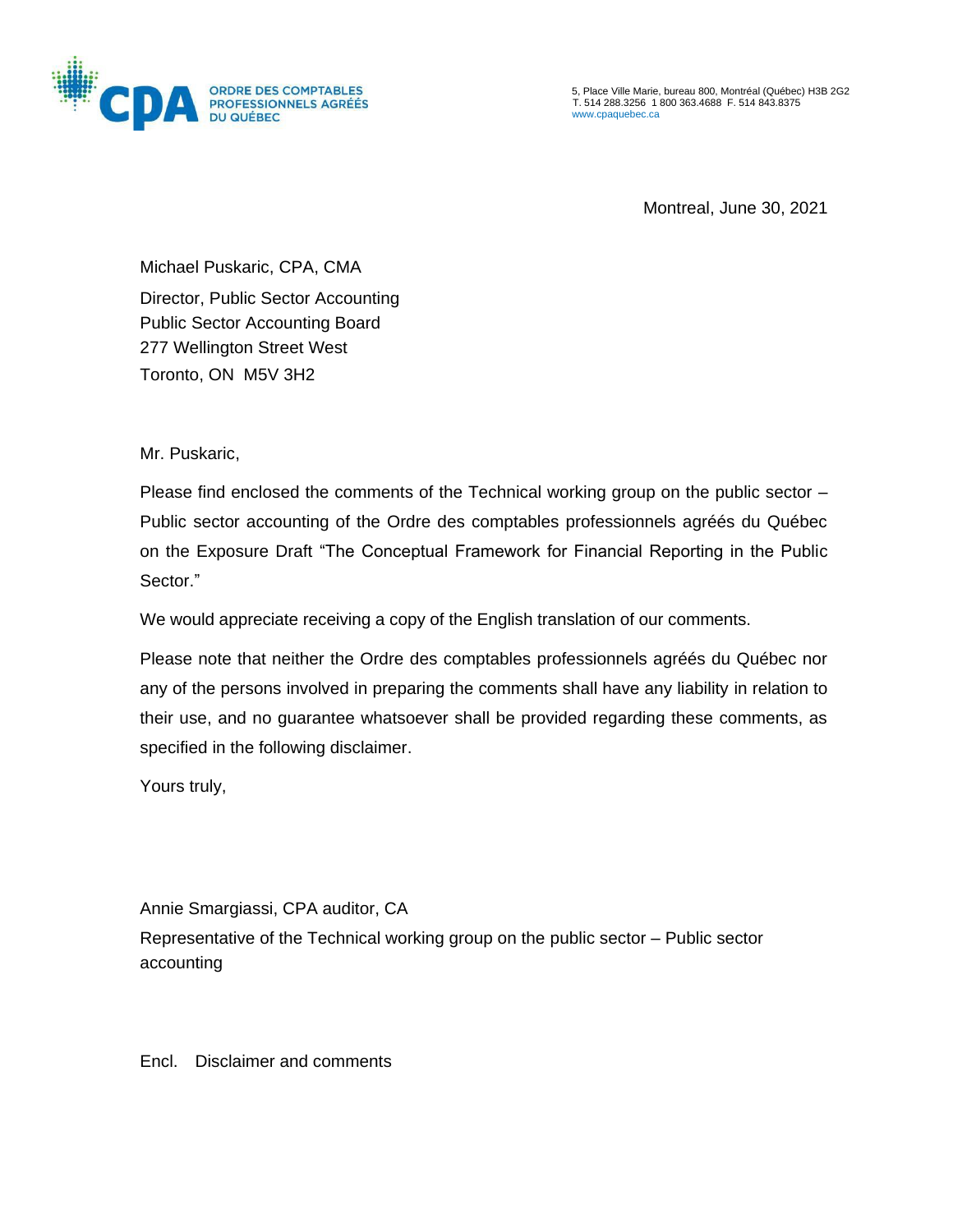### **DISCLAIMER**

Subject to the conditions described herein, the documents prepared by the working groups of the Ordre des comptables professionnels agréés du Québec (the Order), hereinafter referred to as the "comments," provide the opinion of the groups on statements of principles, consultation papers, associates' drafts and exposure drafts issued by the Accounting Standards Board, Auditing and Assurance Standards Board, Public Sector Accounting Board, Risk Management and Governance Board, and other organizations.

The comments submitted should not be relied upon as a substitute for engagements entrusted to professionals with specialized knowledge in their field. It is important to note that the legislation, standards and rules on which the comments are based may change at any time and that, in some cases, the comments may be controversial.

Neither the Order nor any person involved in preparing these comments shall have any liability in relation to their use, and no guarantee whatsoever shall be provided regarding these comments. The comments are not binding on the members of the Order's working groups or the Office of the syndic in particular.

Users of the comments shall take full responsibility for, and assume all risks relating to, the use of the comments. They agree to release the Order from any claim for damages that could result from a decision they may have made based on these comments. They also agree not to mention the working group's comments in the opinions they express or the positions they take.

Comments of the Technical working group on the public sector – Public sector accounting of the Ordre des comptables professionnels agréés du Québec on the Exposure Draft, "The Conceptual Framework for .Financial Reporting in the Public Sector." 2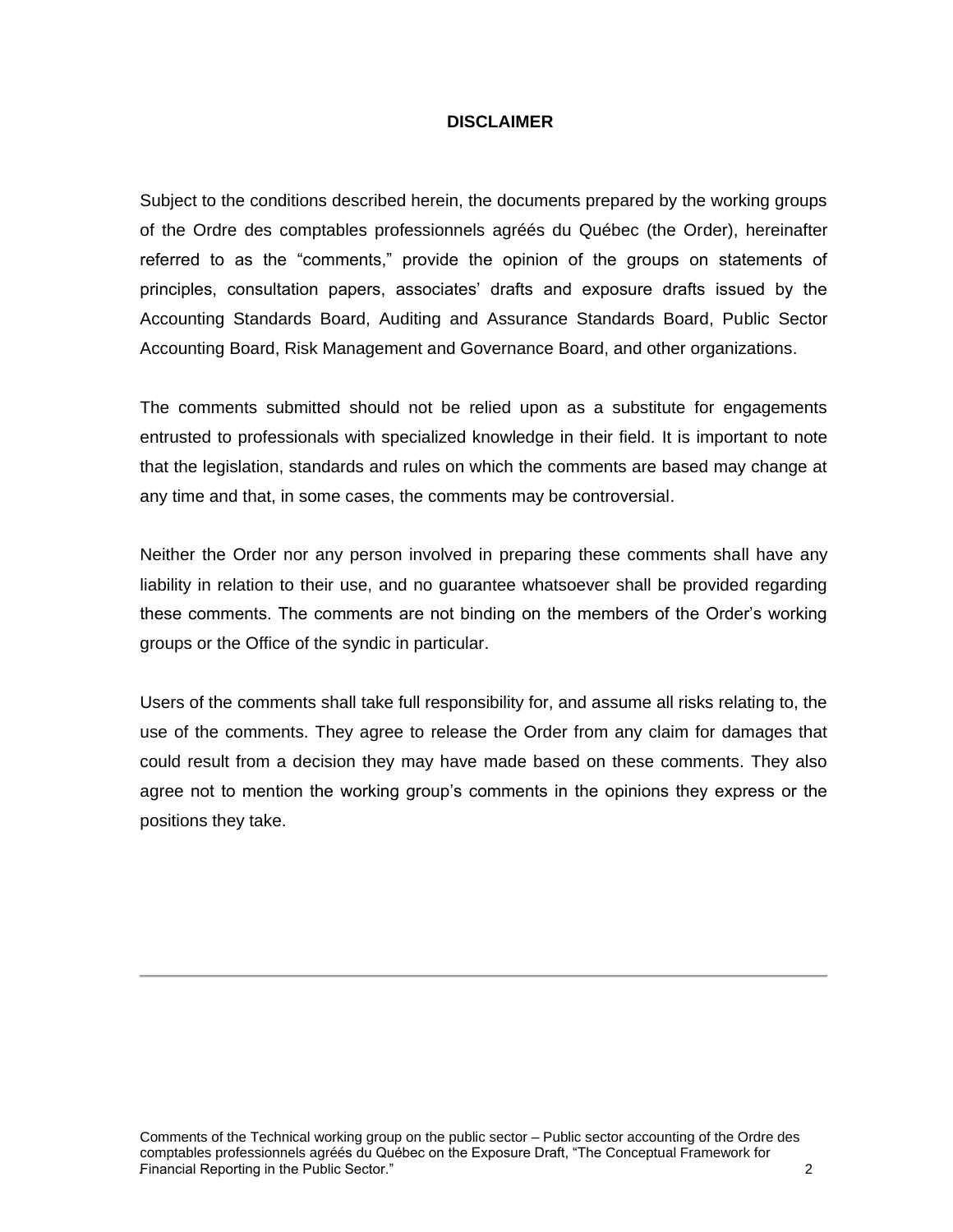## **TERMS OF REFERENCE OF THE WORKING GROUPS**

The terms of reference of the working groups of the Ordre des comptables professionnels agréés du Québec are to collect and channel the views of practitioners and members in business, industry, government and education, as well as those of other persons working in related areas of expertise.

For each exposure draft or other document reviewed, the working group members share the results of their analysis. Consequently, the comments below reflect the views expressed and, unless otherwise specified, all of the working group members agree on these comments.

The Order has not acted upon and is not responsible for the comments expressed by the working groups.

Comments of the Technical working group on the public sector – Public sector accounting of the Ordre des comptables professionnels agréés du Québec on the Exposure Draft, "The Conceptual Framework for Financial Reporting in the Public Sector." 3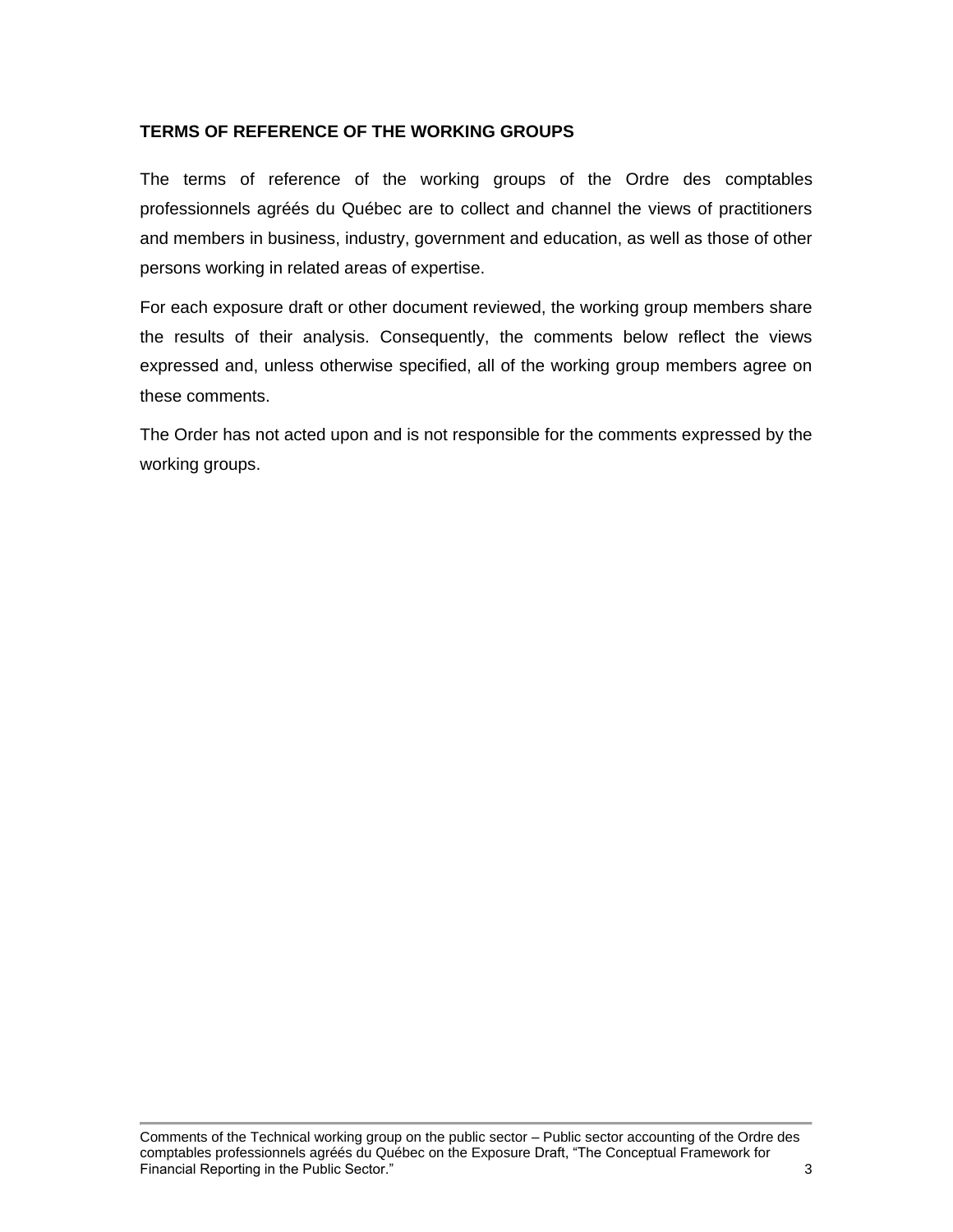# **GENERAL COMMENTS**

Members are happy to see that several of their comments on the Statement of Concepts "A Revised Conceptual Framework for the Canadian Public Sector" were taken into account in the new proposals of the Conceptual Framework.

However, they expressed concerns about PSAB's planned timeline for the project.

First, members consider that the timing and length of the consultation could place undue pressure on public sector stakeholders. They feel that such pressure could compromise the depth and quality of the feedback submitted to PSAB on this extremely important project. They felt that the initial consultation period was inappropriate because it coincided with the fiscal year-end of many public sector stakeholders and was too short. These issues were communicated to PSAB's representatives and members are happy to see that PSAB has agreed to extend the consultation period to June 30.

In addition, members would have liked it if a comparison with the currently effective conceptual framework had been prepared to help them analyze the proposals. This would have made their analysis work much easier and there would have been fewer issues with the feedback period allowed by PSAB. At the very least, they said, a document setting out the most significant differences should have been provided. As it was, members had to do this analysis themselves. Members of the working group also read the document "International Summary Comparison - PSAB's Proposed Conceptual Framework and the IPSASB's Existing Conceptual Framework" and appreciated that a comparison had been done and shared by PSAB. However, these documents did not allow a comparison with the currently effective conceptual framework.

Several members of the Order's working group have been involved since the Statement of Concepts was issued, but they noted that this is not the case for all public sector stakeholders who will provide feedback.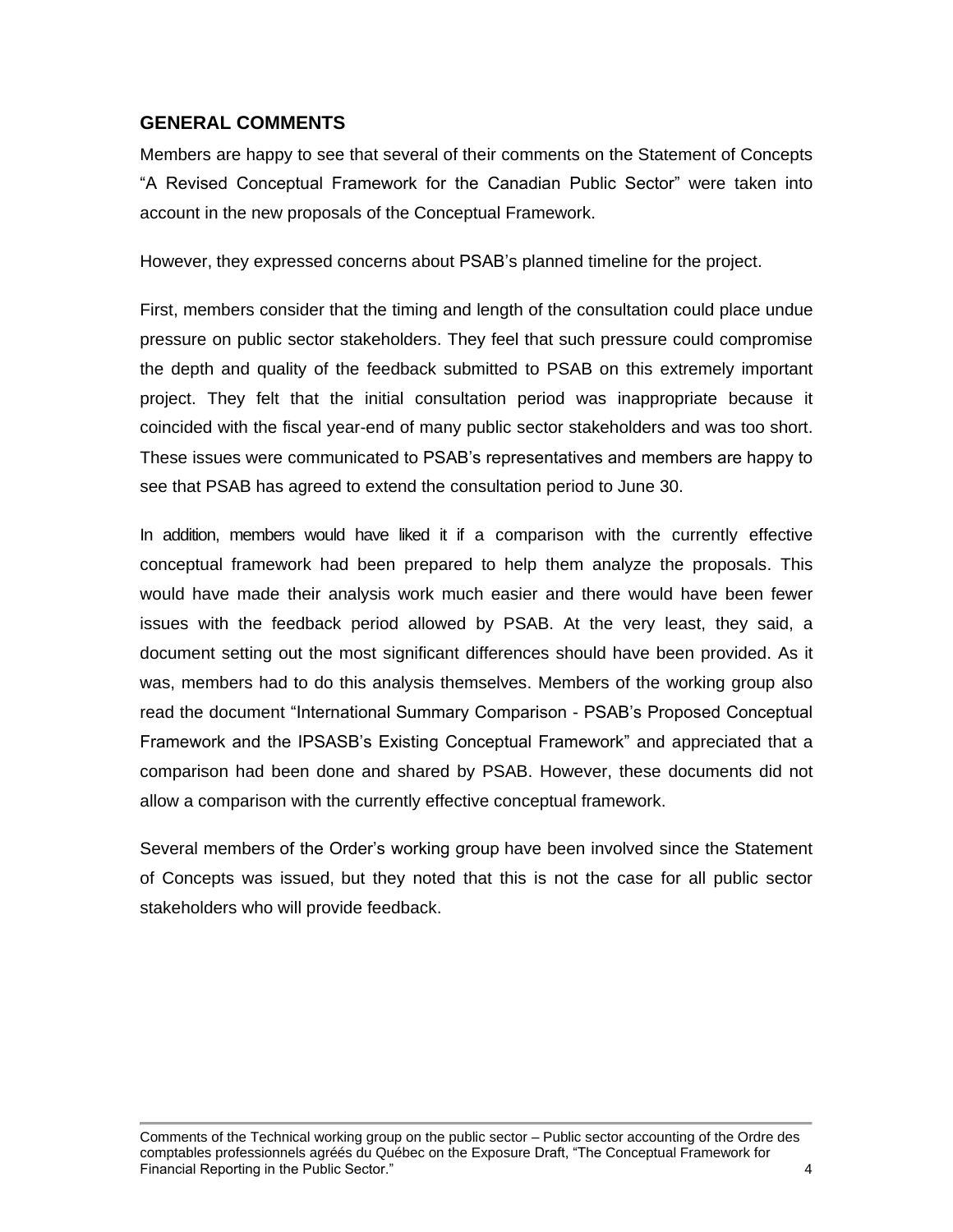### **PSAB'S SPECIFIC QUESTION**

### **Do you agree with the concepts in the proposed Conceptual Framework?**

Yes, overall the members agree with the concepts in the proposed Conceptual Framework, but they had comments and concerns about certain paragraphs, as explained below.

### CHAPTER 1: INTRODUCTION TO THE CONCEPTUAL FRAMEWORK

Overall, the statement in paragraph 1.07 that a conceptual framework is not part of GAAP was viewed negatively by members, but they concede that the concept is consistent with other generally accepted accounting frameworks such as IFRS and ASPE, and they agree that a conceptual framework should not override the standards. They do, however, feel that paragraphs 1.05 and 1.06 are sufficient, so they propose removing paragraph 1.07.

They also consider that paragraph 1.09 of the proposals may cause confusion over PSAB's intention regarding future inconsistencies with the Conceptual Framework. They suggest using wording similar to paragraph SP1.3 of the IFRS Conceptual Framework, reproduced below:

SP1.3 **To meet the objective of general purpose financial reporting**, the Board may sometimes specify requirements that depart from aspects of the Conceptual Framework. If the Board does so, it will explain the departure in the Basis for Conclusions on that Standard.

## CHAPTER 2: CHARACTERISTICS OF PUBLIC SECTOR ENTITIES

Members feel that the characteristics describing the Canadian parliamentary system in paragraph 2.44 fail to define public sector entities as such, and do nothing but weigh down the text and create confusion about public sector entities not affected by this kind of process.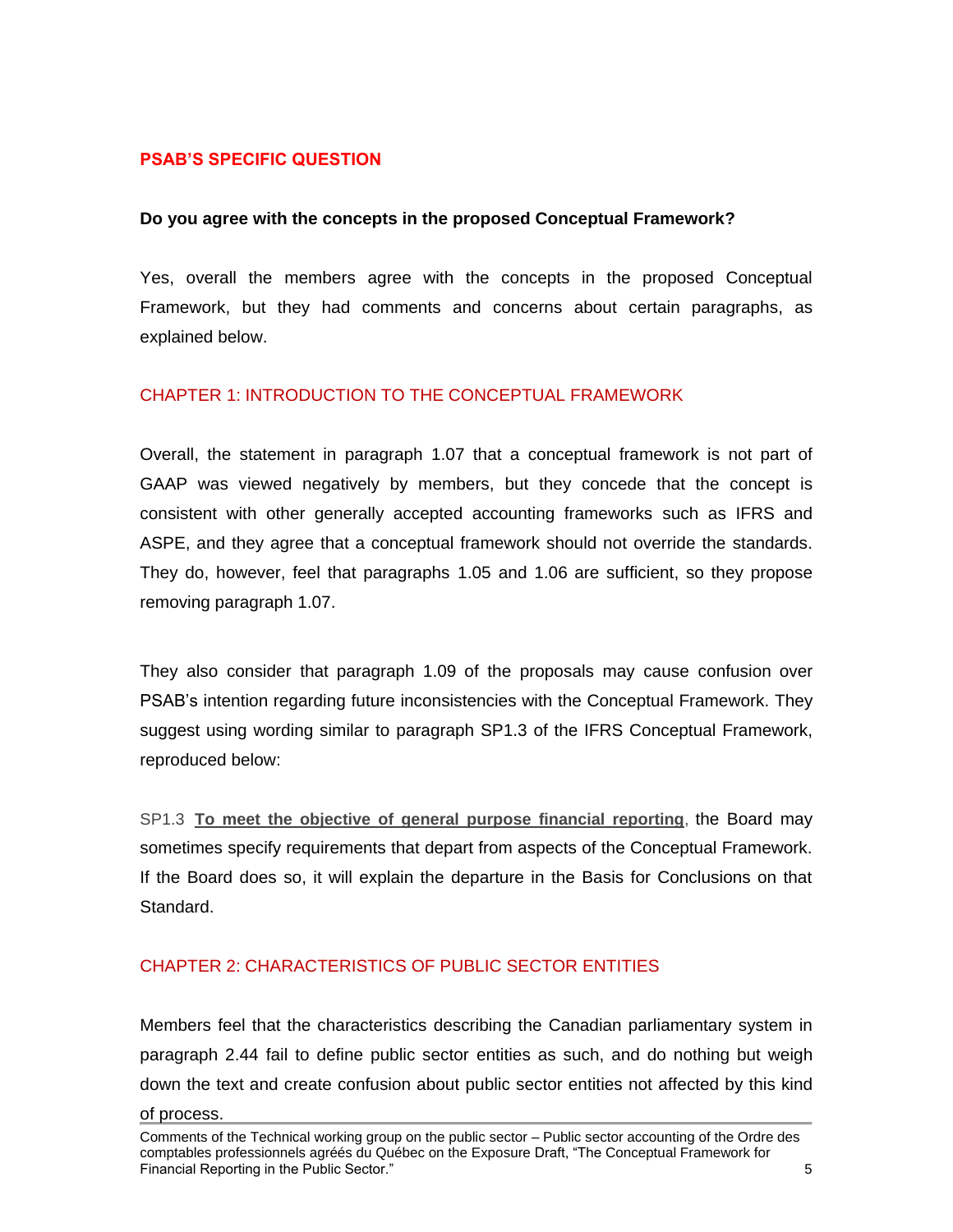### CHAPTER 3: FINANCIAL REPORTING OBJECTIVE

Some members feel that the points in paragraphs 3.29 and 3.30 of the proposals will generate a significant number of issues in practice. In their view, not all the information referred to in these paragraphs is found in financial statements, particularly the information described in 3.29(a). Members believe that PSAB should make it clear that this information is not found in financial statements, as certain stakeholders may think there is some expectation regarding the disclosure of such information in the financial statements.

Members explained that for many organizations, particularly municipal organizations, budgets are not prepared in accordance with applicable financial statement presentation standards. A reconciliation between budget and actual results must be presented in a note to the financial statements. Furthermore, auditors do not audit the budget preparation process, but only whether the budgets presented in the financial statements reflect the originally approved budgets. A note that the budgets were not audited is sometimes included in the financial statements of such entities. In addition, explanations on the difference between performance and budget are usually unaudited and not generally integral to a public sector entity's financial statement disclosures. Members concluded that the notion of auditing non-historical financial information is unclear and subject to diversity in practice. For some, it is simply a question of ensuring that the budget is the one that was originally approved; for others, it may include the budget preparation process. Members concluded that this diversity in practice may confuse users of financial information and they think that the expectations should be clarified.

Next, a number of non-compliance disclosures are found in annual reports or MD&As, but not in the financial statements themselves. Members provided examples of situations that do not affect the financial statements per se, including appropriations approval, situations in which an entity presents a deficit even though this type of entity is prohibited by law from running a deficit, overspending during the year which is settled by year-end.

Comments of the Technical working group on the public sector – Public sector accounting of the Ordre des comptables professionnels agréés du Québec on the Exposure Draft, "The Conceptual Framework for Financial Reporting in the Public Sector." 6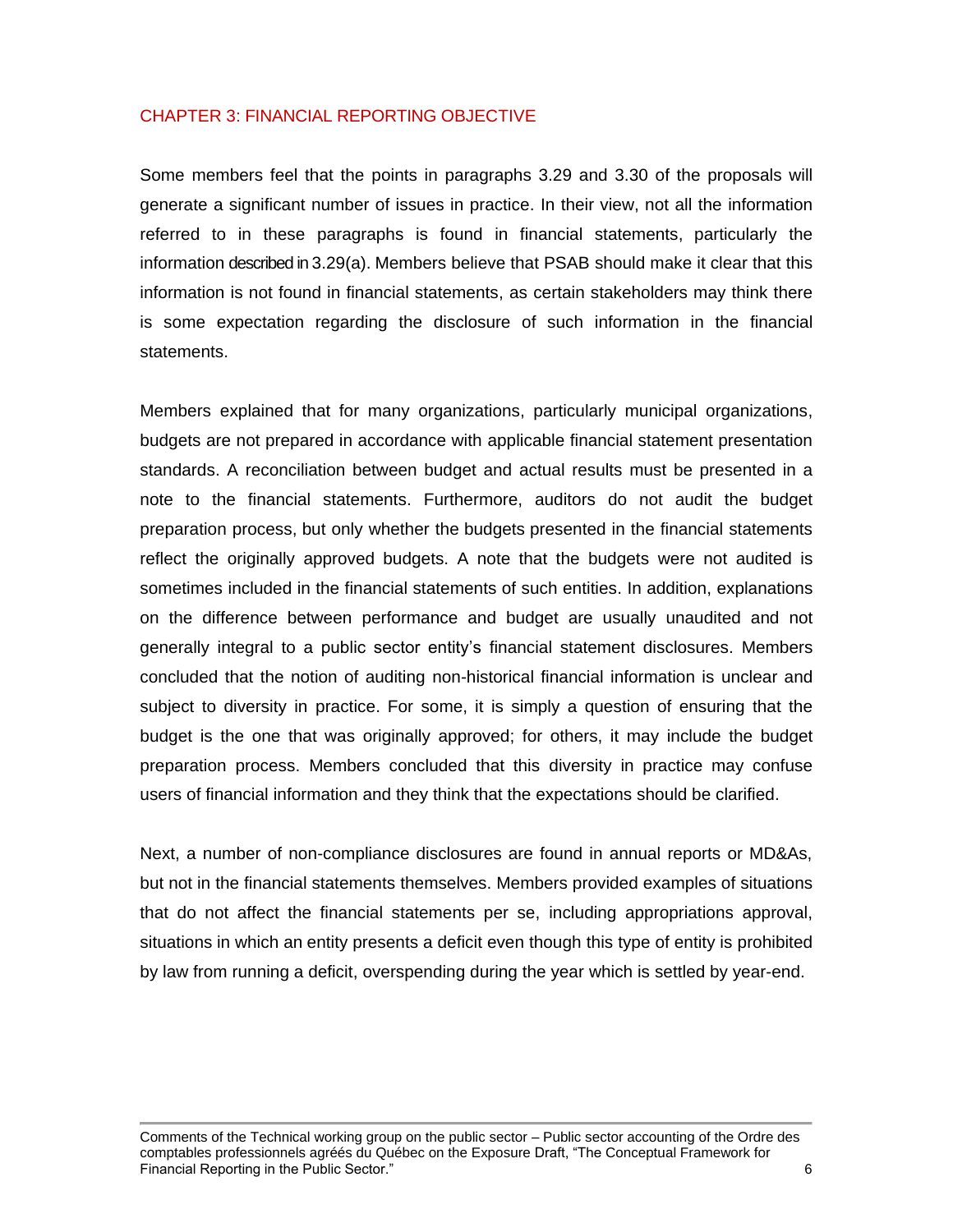Assurance standards also provide for specific compliance engagements and reports to be issued in situations where an authority requests an auditor to provide an opinion on compliance.

In view of these issues, members believe that only legislative authorities applicable to financial statements should be covered in this chapter, specifically in paragraphs 3.29 and 3.30. Members suggest moving the guidance on legislative authorities applicable to other information, such as information that would be included in an annual report, to the Introduction to the Conceptual Framework. They believe these comments are consistent with paragraphs BC6.22 and .23 of the Basis for Conclusions.

# CHAPTER 9: RECOGNITION AND MEASUREMENT IN FINANCIAL STATEMENTS

Members indicated that a public sector restructuring may not result in a change for a consolidated entity. According to them, the activities of an entity in the group can be pursued through alternative means elsewhere within the consolidated group without impacting the services offered. They feel that it is typical for a government to restructure without necessarily discontinuing operations and this should have no impact on the measurement of assets and liabilities. Members therefore feel that paragraph 9.39 should be amended to take this aspect into account, because ceasing operations does not necessarily imply going concern uncertainty.

## CHAPTER 10: PRESENTATION CONCEPTS FOR FINANCIAL STATEMENTS

Members disagree with the guidance in paragraph 10.25. The requirement to disclose whether information in the financial statements is or is not in compliance with the standards is not the responsibility of the entity preparing the financial statements and should not be included in the conceptual framework of the accounting standards. This is the responsibility of the auditor, who will determine the impact of the non-compliance and report the conclusion in the audit report. Instead, members suggest adding to Chapter 7, Financial Statement Information: Qualitative Characteristics and Related Considerations, the concept of fair presentation found in IFRS (specifically IAS 1 *Presentation of Financial Statements*), paragraphs of which are reproduced below. However, they admitted that they have never encountered this situation in practice.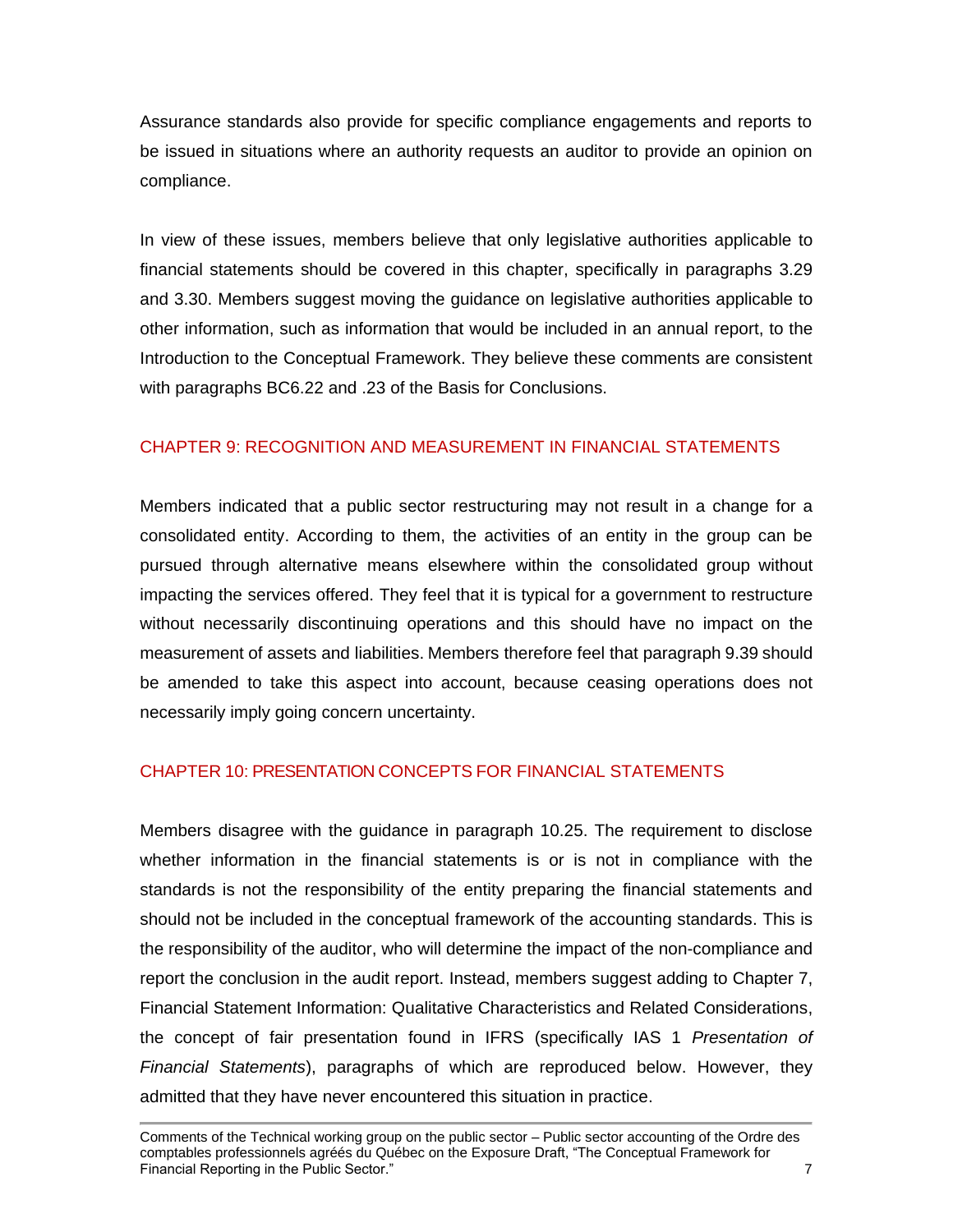- 19 In the extremely rare circumstances in which management concludes that compliance with a requirement in an IFRS would be so misleading that it would conflict with the objective of financial statements set out in the *[Conceptual](https://www.knotia.ca/knowledge/Home.aspx?productid=127) Framework*, the entity shall depart from that requirement in the manner set out in paragraph [20](https://www.knotia.ca/knowledge/Home.aspx?productid=127) if the relevant regulatory framework requires, or otherwise does not prohibit, such a departure.
- 20 When an entity departs from a requirement of an IFRS in accordance with paragraph [19,](https://www.knotia.ca/knowledge/Home.aspx?productid=127) it shall disclose:
	- (a) that management has concluded that the financial statements present fairly the entity's financial position, financial performance and cash flows;
	- (b) that it has complied with applicable IFRSs, except that it has departed from a particular requirement to achieve a fair presentation;
	- (c) the title of the IFRS from which the entity has departed, the nature of the departure, including the treatment that the IFRS would require, the reason why that treatment would be so misleading in the circumstances that it would conflict with the objective of financial statements set out in the *[Conceptual](https://www.knotia.ca/knowledge/Home.aspx?productid=127) Framework*, and the treatment adopted; and
	- (d) for each period presented, the financial effect of the departure on each item in the financial statements that would have been reported in complying with the requirement.

Members also feel that additional disclosures outside the requirements of the applicable accounting framework should be discussed, and guidance included to the effect that such information is not required and is not part of the financial statements. Examples include reconciliations used to determine the surplus or deficit for the period for tax purposes presented in the financial statements of Quebec municipalities, and climate change information which will be an integral part of the financial statements of the cities of Montreal, Toronto and Vancouver.

Members are concerned with the content of paragraph BC10.15 of the Basis for Conclusions, particularly the aspect of "recognition" of information based on legal requirements. Normally, if a treatment departs from applicable GAAP requirements, the auditor will qualify the audit report. Acknowledging that a legal requirement can override GAAP causes great concern. This opens the way to legislating whenever a government decides not to apply a GAAP requirement. Members question which situations are meant to be addressed by this paragraph.

Comments of the Technical working group on the public sector – Public sector accounting of the Ordre des comptables professionnels agréés du Québec on the Exposure Draft, "The Conceptual Framework for Financial Reporting in the Public Sector." 8